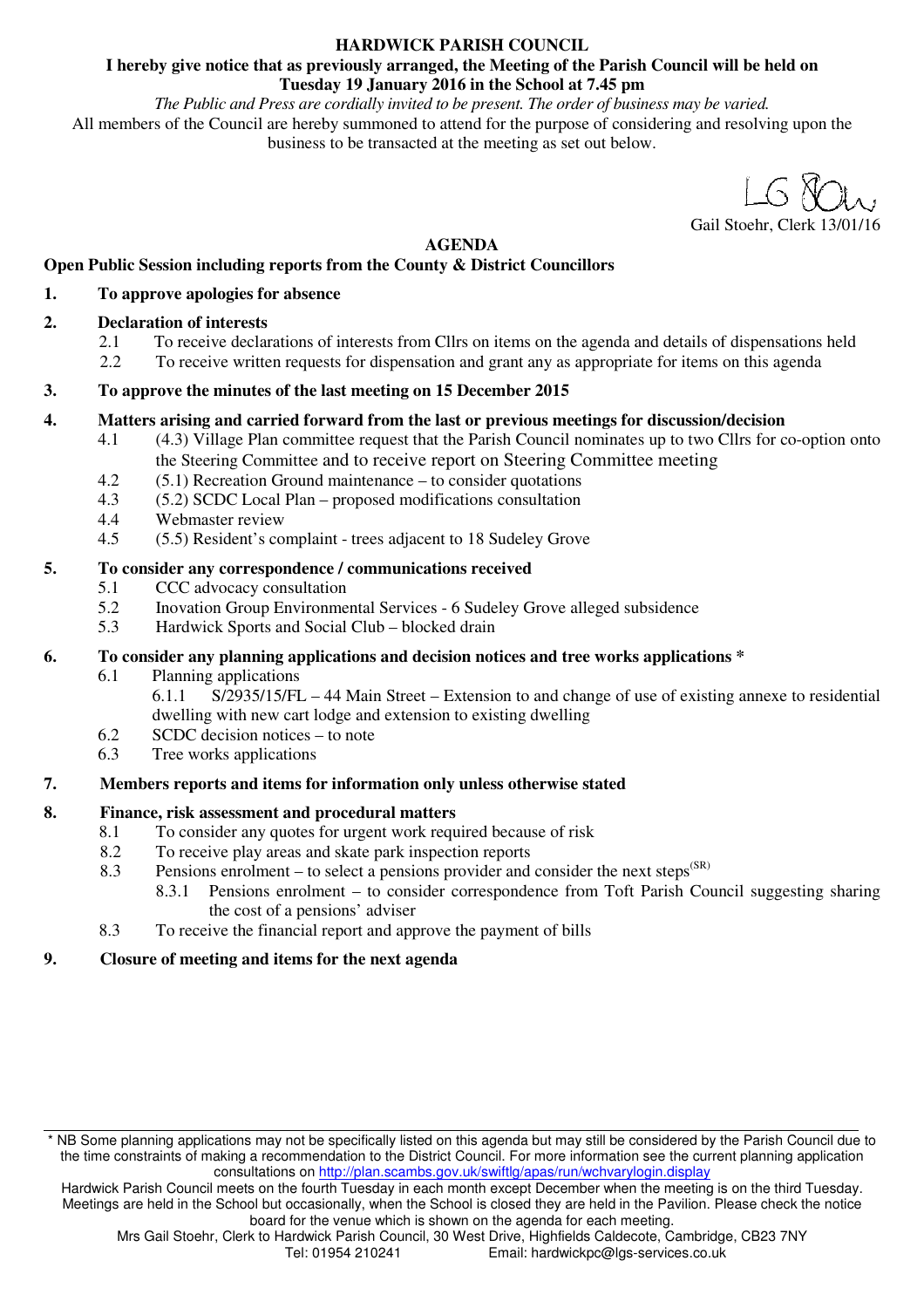## **CLERK REPORT TO HARDWICK PARISH COUNCIL MEETING ON 19 JANUARY 2016**

- 1. Apologies for absence Apologies received from Cllr Stewart.
- 2. Declaration of interests members should declare their interests state why they have an interest, the type of interest held and if they have a dispensation state this and the extent of their dispensation ie to either speak or speak and vote.
- 3. To approve the minutes of the last meeting on 15 December 2015 attached.
- 4. Matters arising
- 4.1 (4.3) Village Plan committee request that the Parish Council nominates up to two Cllrs for co-option onto the Steering Committee and to receive report on Steering Committee meeting Cllr Joslin to report.
- 4.2 (5.1) Recreation Ground maintenance to consider quotations The Council is referred to its Financial Regulations.

## "**11 CONTRACTS & EXPENDITURE**

11.1 Procedures as to contracts are laid down as follows:

(a) Every contract whether made by the Council or by a Committee or by a person (eg the Chairman) in conjunction with the Clerk as Proper Officer to which the power of making contracts has been delegated shall comply with these Standing Orders, and no exception from any of the following provisions of these standing orders shall be made otherwise than by the direction of the Council or in an emergency by such Committee as aforesaid or by the Chairman, provided that these Standing Orders shall not apply to contracts which relate to items (i) and (ii) below:

(i) the supply of gas, electricity, water, sewerage and telephone services;

(ii) specialist services such as are provided by solicitors, architects, surveyors and planning consultants;

(b) The clerk shall be allowed to spend up to £100 on Council business without prior approval of Council on orders or items. In addition the Clerk shall be allowed to spend the general administration budget on stationery and office costs etc that are essential for the smooth running of the Council. This shall be reimbursed in the manner determined by the Council each month. (alternative arrangements have already been agreed for reimbursement via LGS Services).

(c) Where it is intended to enter into a contract for the supply of goods or materials or for the execution of

works or specialist services other than such goods, materials, works or specialist services as are except as

set out in paragraph (a):

(i) For expenditure of between £100 and £500 the chairman (of the committee) together with the clerk shall have executive power providing the contractor is on the Council's approved Contractors' List. For all other contracts prior approval of the Council shall be required.

The Clerk, in consultation with the Chairman, the power to put small works, within the budget, in hand up to a maximum of £500 between meetings, being mindful of the standing orders and financial regulations, and report on actions taken to the next meeting. (added April 2010)

(ii) For expenditure of £500 and above prior approval of the Council shall be required.

(iii) For expenditure below £500 only one quotation is required. For expenditure between £500 to £2000 three quotations shall be invited. For expenditure exceeding £2000 the clerk shall invite tenders from at least three contractors. (NB From time to time the Clerk will invite quotations from more than one contractor for expenditure less than £500 to satisfy the Council that the contractor remains competitive)

(iv) The Clerk will satisfy herself that the Contractor is suitably qualified to carry out the contract and that he carries the appropriate insurance and licences.

(d) When applications are made to waive Standing Orders relating to contracts to enable a tender to be negotiated without competition the reason shall be embodied in a recommendation to the Council.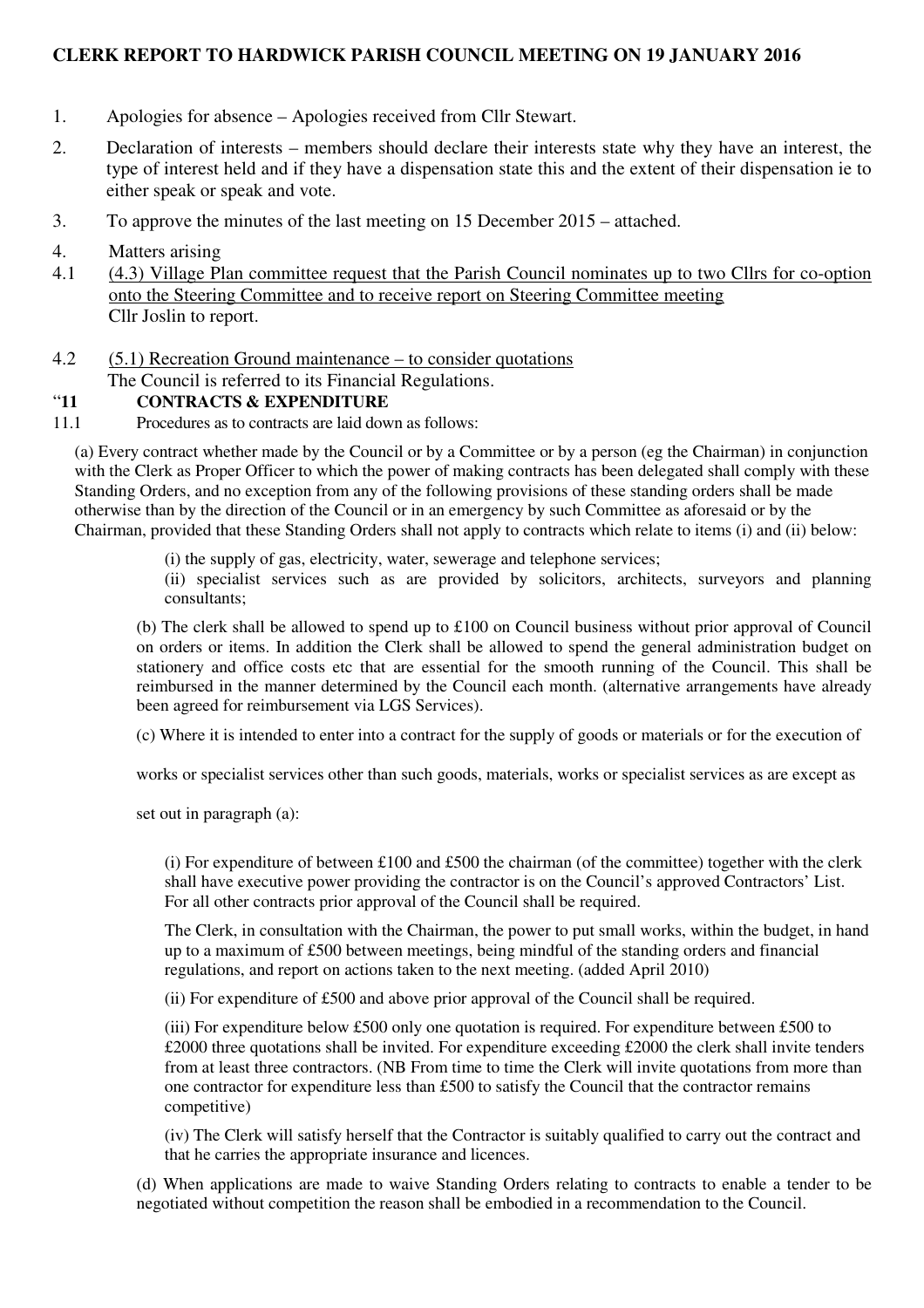(e) Every exception made by a Committee or the Chairman to which the power of making contracts has been delegated shall be reported to the next meeting of the Council and the report shall specify the emergency by which the exception shall have been justified.

(f) Such invitation to tender shall state the general nature of the intended contract and the Clerk shall obtain the necessary technical assistance to prepare a specification in appropriate cases. The invitation shall in addition state that tenders must be addressed to the Clerk and the last date by which such tenders should reach the Clerk in the ordinary course of post. Each tendering firm shall be supplied with a specially marked envelope in which the tender is to be sealed and remain sealed until the prescribed date for opening tenders for that contract.

(g) All sealed tenders shall be opened at the same time on the prescribed date by the Clerk or other person authorised by the Council or Committee to so do in the presence of at least one Council Member.

(h) If less than three tenders are received for contracts valued above £1000 or if all the tenders are identical the Council may make such arrangements as it thinks fit for procuring the goods or materials or executing the works (e.g. seeking further tenders or proceeding with number received.)

- (i) Any invitation to tender issued under these Standing Orders shall contain the statements:
	- (a) "The Council is not obliged to accept the lowest or any tender submitted."
	- (b) "This Council does not accept any costs incurred in the preparation and submission of any tender."

Where it is intended to enter into a contract exceeding £2,000 but not exceeding £10,000 in value for the supply of goods or materials or for the execution of works, the Clerk shall give at least two weeks notice of such intention in the same manner as public notice of meetings is given.

Council members as individuals shall be precluded from tendering for supplies or services to the Council; however a registered company or sole trader which includes a Council member shall not be precluded provided that it is not in breach of the Code of Conduct and the requirements of Standing Orders are complied with on all occasions.

All members and Officers are responsible for obtaining value for money at all times. An officer issuing an official order shall ensure as far as reasonable and practicable that the best available terms are obtained in respect of each transaction, usually by obtaining three or more quotations or estimates from appropriate suppliers, subject to any de minimis provisions in Regulation 11  $(I)$ :

## 4.3 (5.2) SCDC Local Plan – proposed modifications consultation Details of the consultation and links to the SCDC website have already been emailed to members

## 4.4 Webmaster review

It was agreed in October to review the current situation after three months.

5. Correspondence

## 5.1 CCC advocacy consultation

Cambridgeshire County Council and Peterborough City Council are consulting with anyone with an interest in the future of advocacy services across Cambridgeshire and Peterborough. This could be existing service users, potential service users, friends or carers of existing or potential service users, professionals or the wider public.

Both Cambridgeshire County Council and Peterborough City Council are fully committed to the principles and benefits of independent advocacy and want the new service to build on the success of current and previous advocacy services. We are seeking feedback on the draft advocacy service specification. This feedback will be used to inform the final version of the advocacy service specification. This will be published once available.

Further information and a copy of the draft specification is available on Cambridgeshire County Council's website at:

http://www.cambridgeshire.gov.uk/site/custom\_scripts/cons\_details.aspx?ref=415 [[Please note this link ends in  $=415$ ]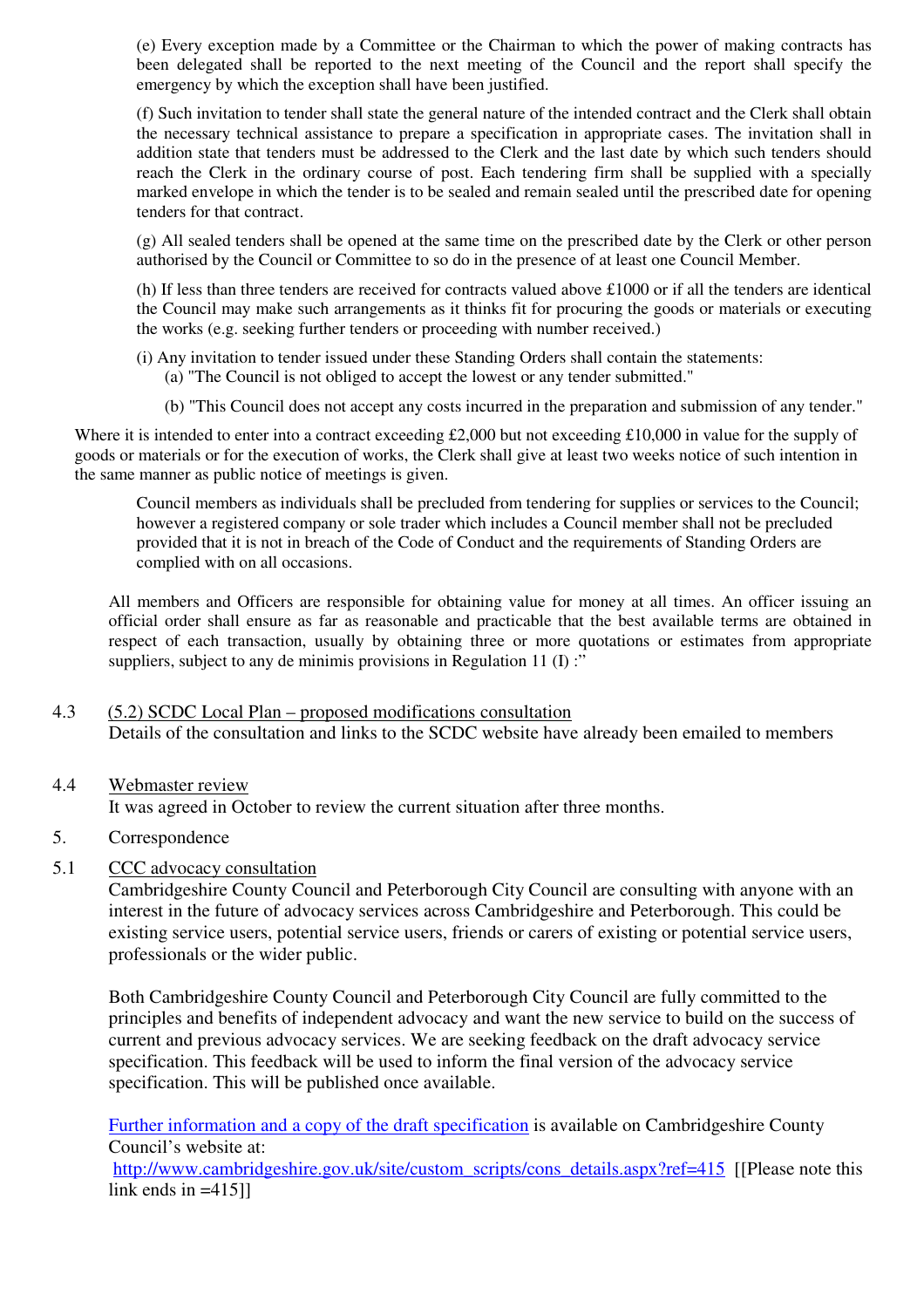The consultation questions can be downloaded from the link above, or completed online at: http://www.smartsurvey.co.uk/s/G2KX0/ [[Please note this link ends in G2KX0/]]

# **The consultation is running from 23rd November 2015 to 20th February 2016**.

This is the second phase of consultation relating to the future of advocacy services. The findings from the first consultation phase in Cambridgeshire are available on Cambridgeshire County Council's website at the link above. Copies of the survey questions, draft specification summary document and findings from the first consultation phase in Cambridgeshire, are also available in different formats such as large print and easy read.

## **I have attached a short article about the consultation. If the Parish Council produces your village newsletter perhaps you would consider including this in your next issue.**

If you have any questions about the survey please contact:

Cambridgeshire County Council Carol Williams Email: carol.williams@cambridgeshire.gov.uk Tel: 01223 706130

## Text of article below:

## **Consultation on advocacy services in Cambridgeshire and Peterborough**

Cambridgeshire County Council and Peterborough City Council are consulting with anyone with an interest in the future of advocacy services across Cambridgeshire and Peterborough.

They are seeking feedback on the draft specification for an integrated advocacy service in their areas. Both councils are fully committed to the principles and benefits of independent advocacy and want the new advocacy service to build on the success of current and previous advocacy services. There will be one contract for advocacy services in Cambridgeshire, and one contract for advocacy services in Peterborough.

A three month public consultation opened in November 2015. For more information and to take part visit www.cambridgeshire.gov.uk and search for 'Consultations' to complete the online survey. If you do not have internet access and require a paper copy of the consultation, or if you need it in an alternative format such as large print or Easy Read please contact:

Cambridgeshire – Carol Williams, tel: 01223 706130 email: carol.williams@cambridgeshire.gov.uk Peterborough – Helen Gregg, tel: 01733 863618 email: helen.gregg@peterborough.gov.uk The consultation closes on Saturday 20<sup>th</sup> February 2016.

- 5.2 Innovation Group Environmental Services 6 Sudeley Grove alleged subsidence report circulated to members detailing alleged damage and works required including an arboricultural report.
- 5.3 Hardwick Sports and Social Club blocked drain again

## 6.1 Planning applications

NB Some planning applications may not be specifically listed on this agenda but may still be considered by the Parish Council due to the time constraints of making a recommendation to the District Council. For more information see the current planning application consultations on http://plan.scambs.gov.uk/swiftlg/apas/run/wchvarylogin.display

- 6.1.1 S/2935/15/FL 44 Main Street Extension to change of use of existing annexe to residential dwelling with new cart lodge and extension to existing dwelling
- 6.2 SCDC decision notices
- 6.2.1 S/2620/15/FL 325 St Neots Road Single storey rear extension Permission granted.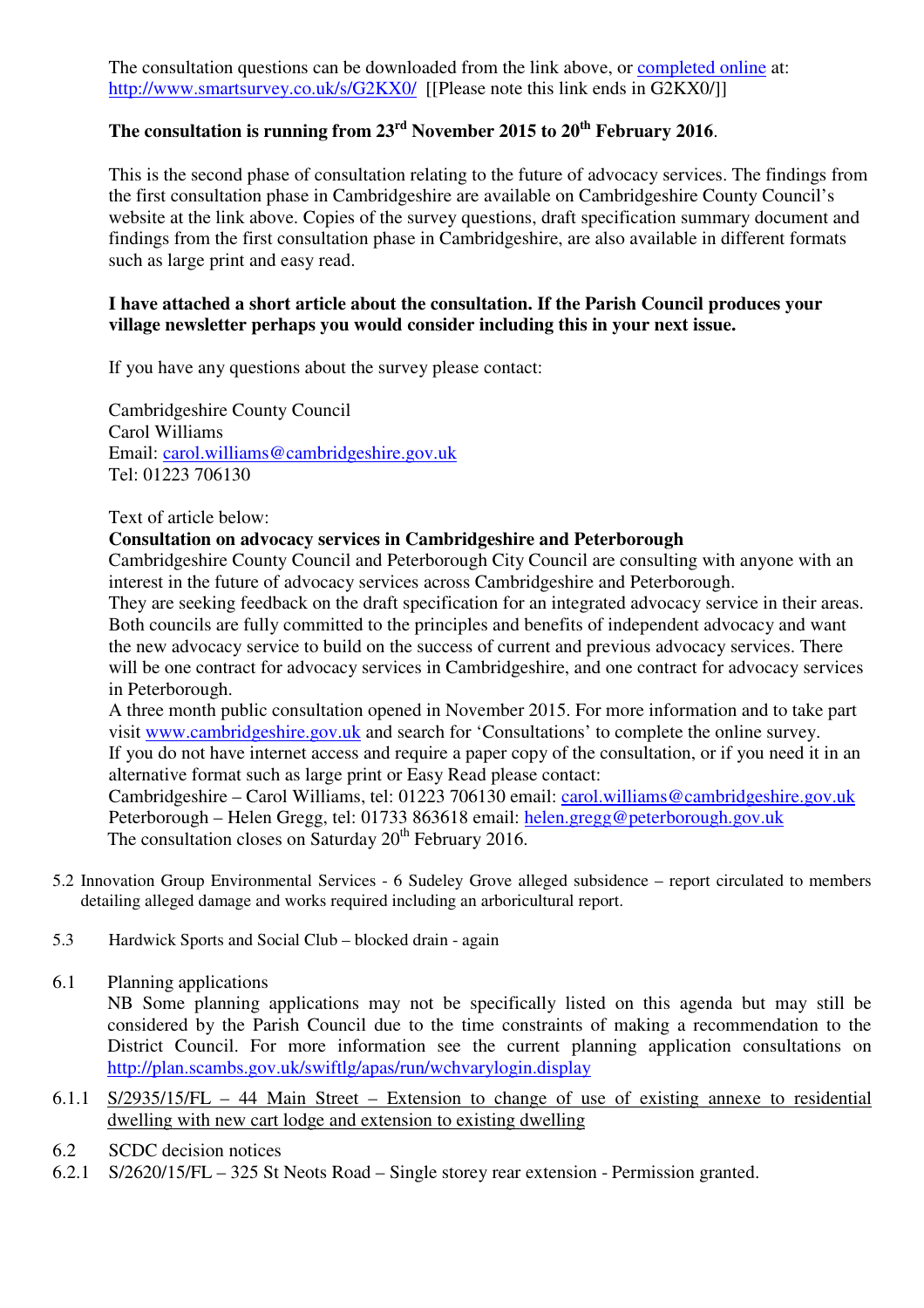- 6.2.2 S/2779/15?LD 9 Manor Crescent Application for a Lawful Development Certificate for a proposed single storey rear extension – Permission granted.
- 6.3 Tree works applications none at the time of writing.
- 7. Members' reports
- 8. Finance, risk assessment and procedural matters
- 8.3 Pensions enrolment to select a pensions provider and consider the next steps
- Cllr Rose writes:

We spoke about what Hardwick Parish Council needs to do about Auto Enrolment.

I believe that your recommendation was that the Council consult with a Pensions adviser on what it needs to do.

I told the Council that this was an area where I had the requisite knowledge to explain to the Council what the responsibilities were. I am already responsible for explaining Auto Enrolment for a large number of payrolls.

HPC needs to explain to all its employees what is happening about workplace pensions. This needs to happen six weeks before the Auto Enrolment staging date. When is this date for HPC?

If, as seems likely, the HPC employees are assessed as Entitled Workers, they will have the right to request to become a member of a workplace pension scheme but not to be automatically enrolled. HPC is not obliged to make any contributions in respect of Entitled Workers but could of course choose to do so (as is currently the case).

Accordingly, in my opinion, no action on Auto Enrolment is required by HPC until six weeks before the staging date and it could well be that nothing else will need to be done in the short term unless the Entitled Workers make a request to join a workplace pension scheme.

- 8.4 Pensions enrolment to consider correspondence from Toft Parish Council suggesting sharing the cost of a pensions adviser
- 9. Closure of meeting and items for the next agenda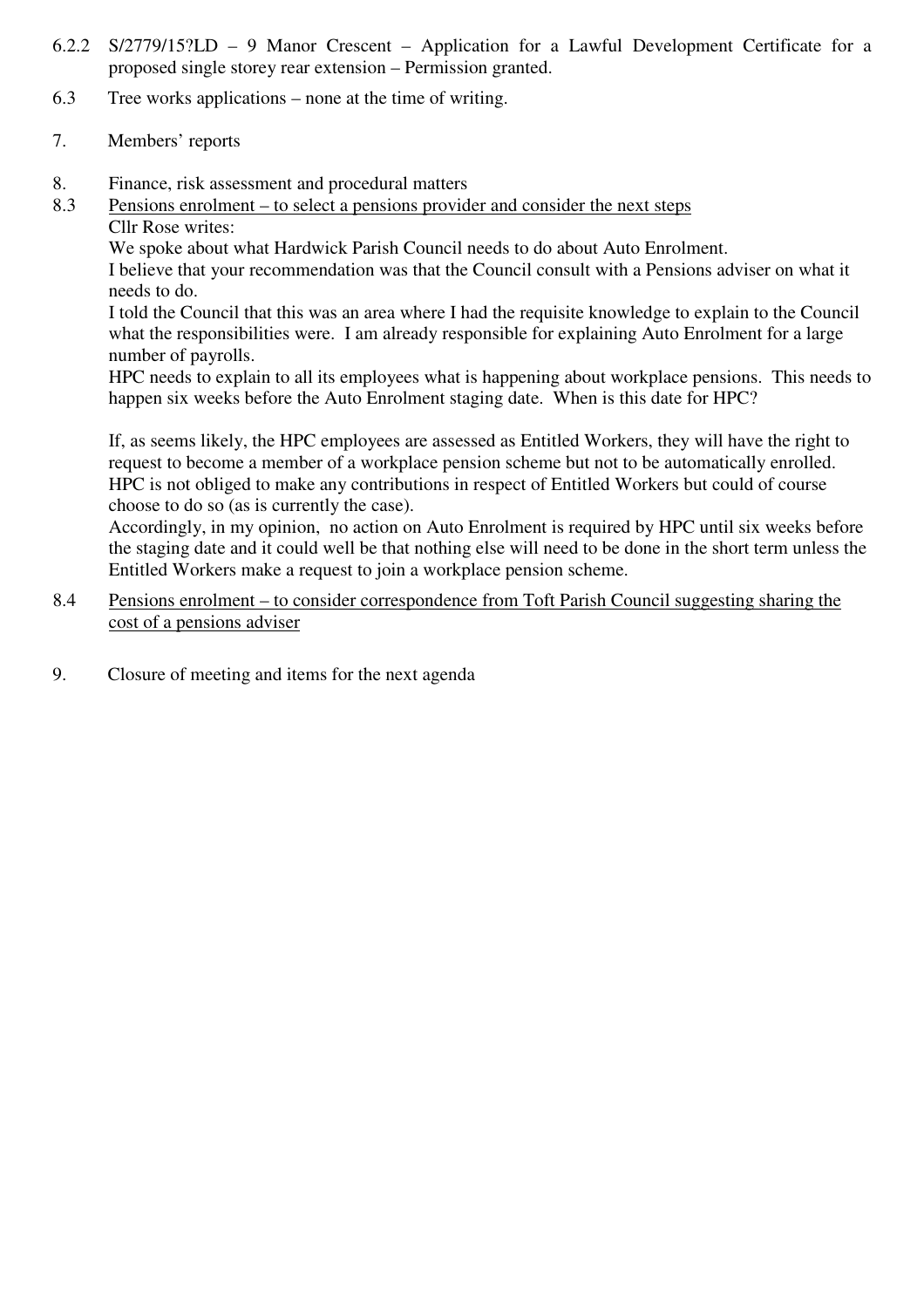